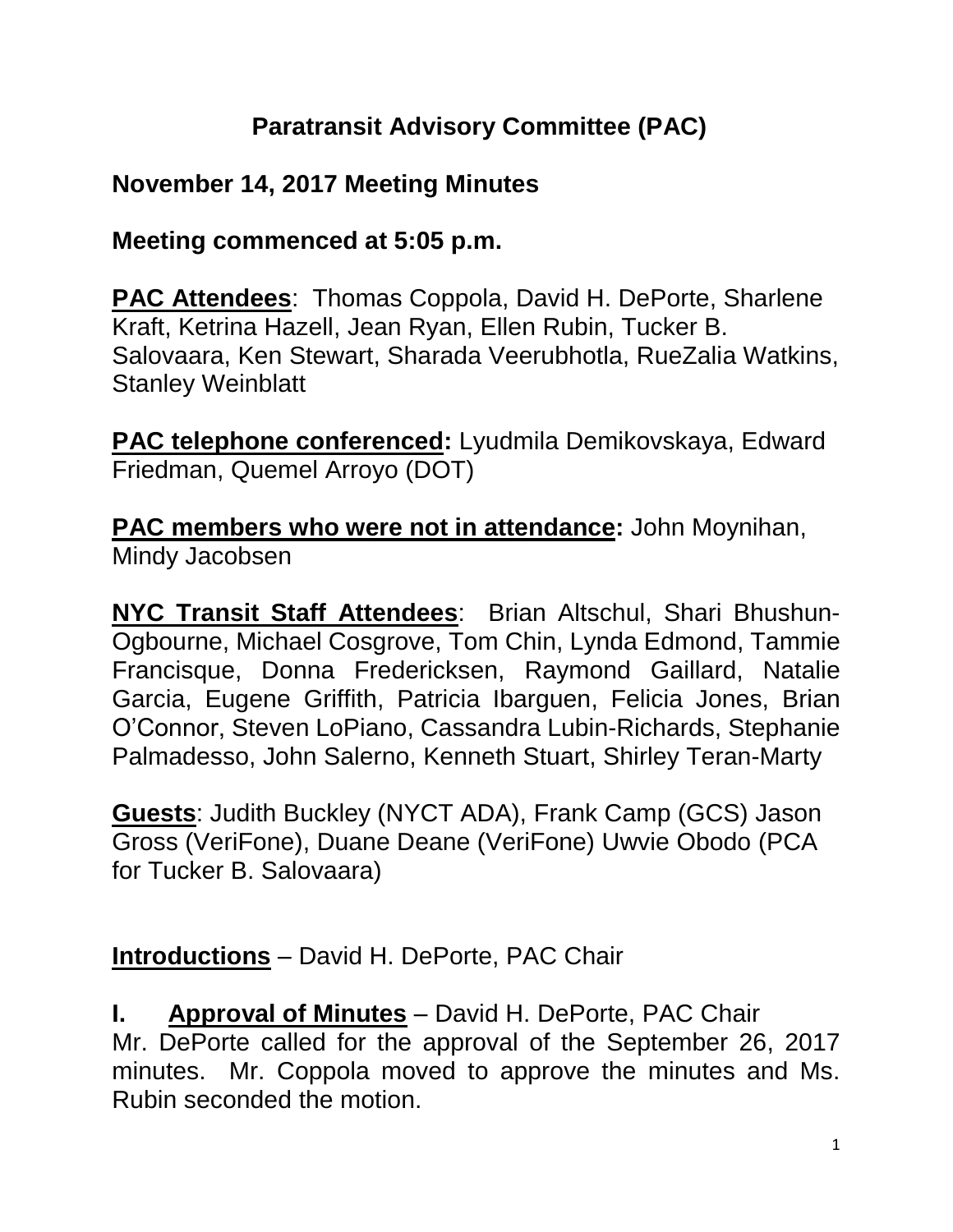**II. AAR Service Report** – Vice President Steve LoPiano As requested by the PAC, VP LoPiano provided a summary of the Paratransit Report.

Registrants decreased 0.2% comparing 148,806 in September 2016 to 148,448 in September 2017.

Trips Requested decreased 0.3% comparing 645,563 in September 2016 to 643,884 in September 2017.

Early Cancellations increased 0.8% comparing 81,670 in September 2016 to 82,296 in September 2017.

Trips Scheduled decreased 0.3% comparing 588,024 in September 2017 to 556,431 in September 2017.

Late Cancellation decreased 2.0% comparing 17,522 in September 2016 to 17,166 in September 2017.

Trips Completed increased 3.3% comparing 499,672 in September 2016 to 516,020 in September 2017.

Customer No-Shows increased 28.6% comparing 8,496 in September 2016 to 10,927 in September 2017.

Carrier No-Shows decreased 48.9% comparing 848 in September 2016 to 433 in September 2017.

No-Fault No-Show decreased 24.4% to 2,851 in September 2016 to 2,154 in September 2017.

Total No-Shows increased by 10.8% comparing 12,195 in September 2016 to 13,514 in September 2017.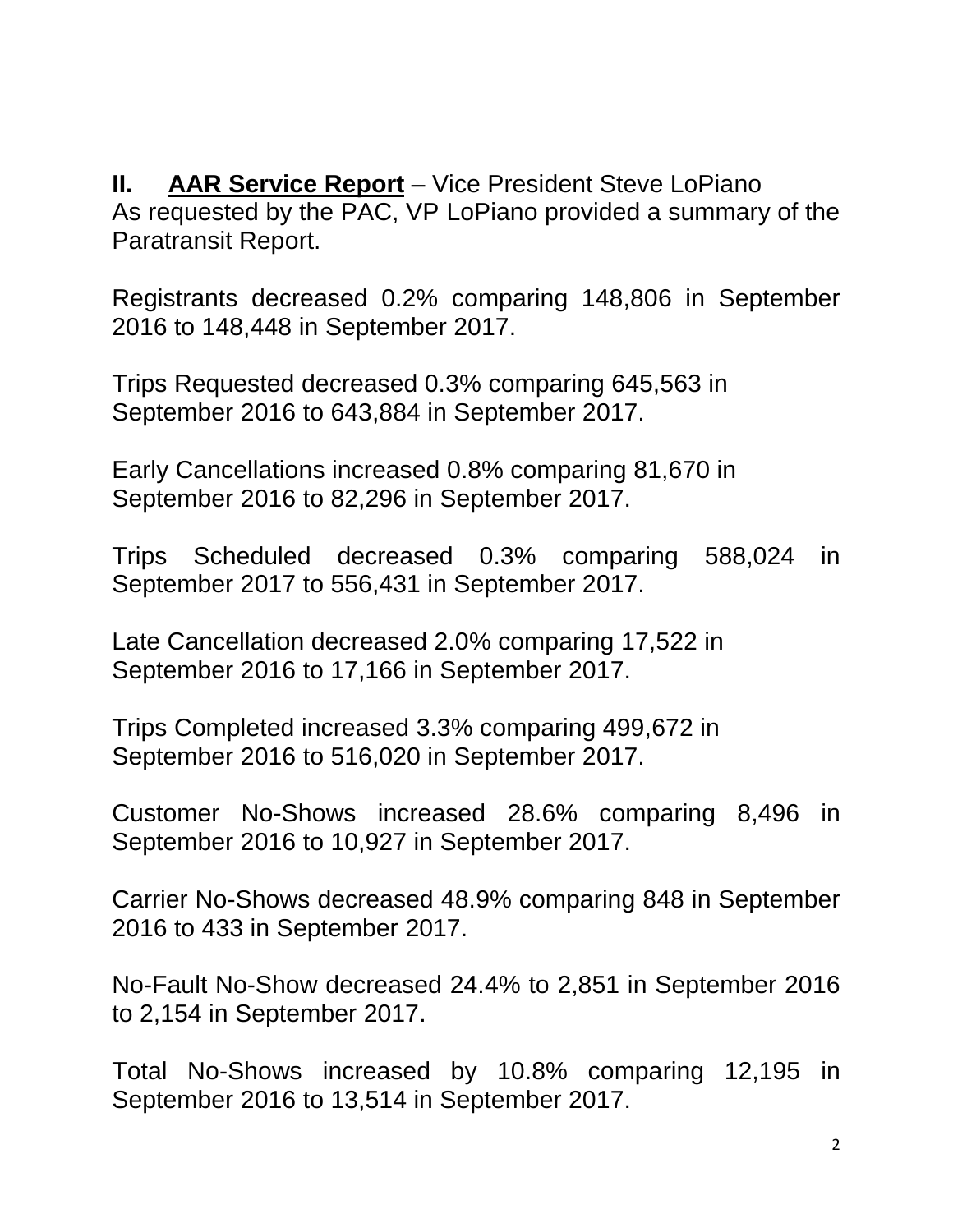On Time Performance increased 4.5% comparing 90.2% in September 2016 to 94.7% in September 2017.

Appointments On Time increased 2.0% comparing 87.0% in September 2016 to 89.0% in September 2017.

Late Trips by Carriers decreased 50.2% comparing 35,132 in September 2016 to 17,508 in September 2017.

Complaints per 1,000 Authorized Trips decreased 12.3% comparing 6.0 in September 2016 to 5.3 in September 2017.

Commendations increased 17.3% comparing 631 in September 2016 to 740 in September 2017.

Total Boardings decreased 1.8% comparing 738,573 in September 2016 to 725,512 in September 2017.

#### **PAC Comments**

Mr. Coppola wanted to know how the service is monitored in Staten Island and if the statistical report included data on that borough. Mr. Griffith explained that undercover ride checks are conducted as well as survey calls to customers inquiring about their same day service are performed to evaluate their performance. A new requirement for broker is that all vehicle must have GPS. This will provide statistical data for their on-time performance in Staten Island.

#### **II. Paratransit Topic E-hail reservations**

VP LoPiano spoke briefly regarding the E-hail Pilot Program which Access-A-Ride is currently working on. The program will run for a year and we want to perform at least 600,000 trips. If a customer calls to schedule an E-hail trip the agents are booking these trips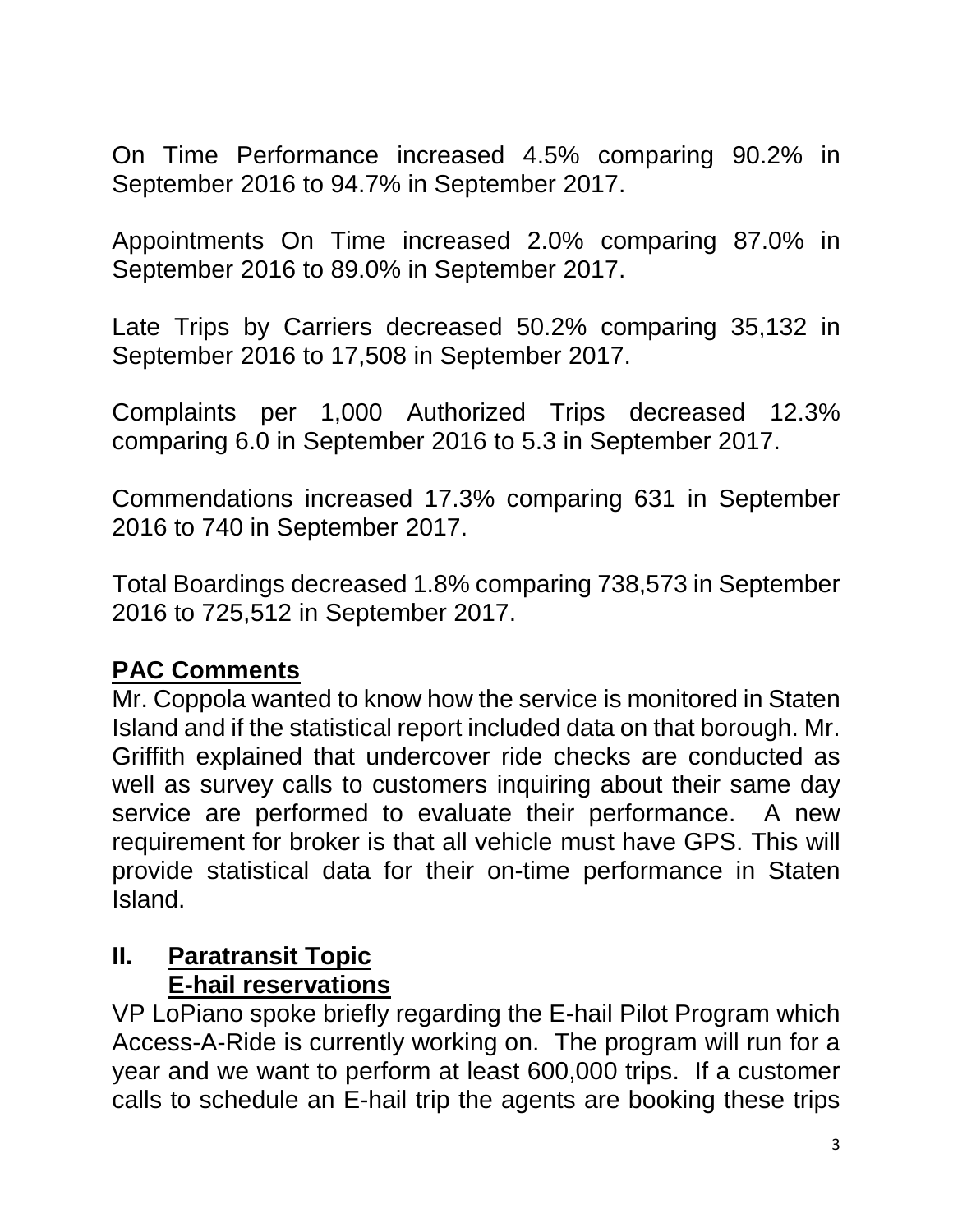manually. The customer are reserving the trip a day or two in advance, providing the destination and the travel time. This information is entered on the app which VeriFone has provided. The vehicle will then arrive at the location a customer has reserved.

Mr. LoPiano stated the service we want to test now is On Demand Travel (same day) in which a customer can book a trip the same day. The customer only pays \$2.75 using this Curb app that is downloaded on their smartphone. We currently have two test groups. One test group consists of 100 customers with smartphones who will download the app. The other group consists of 100 users who do not use smartphones and will call into our Command Center for an agent to book the trip through the VeriFone app. The customer will provide the location and time they want to reserve their trip. This Pilot Program will start November 29<sup>th</sup>. A representative of VeriFone attended the meeting to answer questions regarding this service.

Mr. Camp of Global Contact Service (GCS) explained how Travel Service agents are going to handle these calls. Criteria are currently in place that a customer must meet to participate. We are only currently booking trips through E-hail that are within the same borough. There are accessible (WAV) vehicles that are available for customers that use a wheelchair. Some locations are currently not being serviced such as 26 Federal Plaza, Rikers Island, assessment centers and airports.

Mr. Weinblatt inquired about the availability of accessible vehicles for oversized wheelchairs. VP LoPiano stated currently Taxi and Limousine Commission (TLC) accessible vehicles can only accommodate a standard size wheelchair. The city is committed to making transportation more accessible.

Ms. Veerubhotla questioned how much time in advance should a trip be booked. VP LoPiano explained a same-day trip can be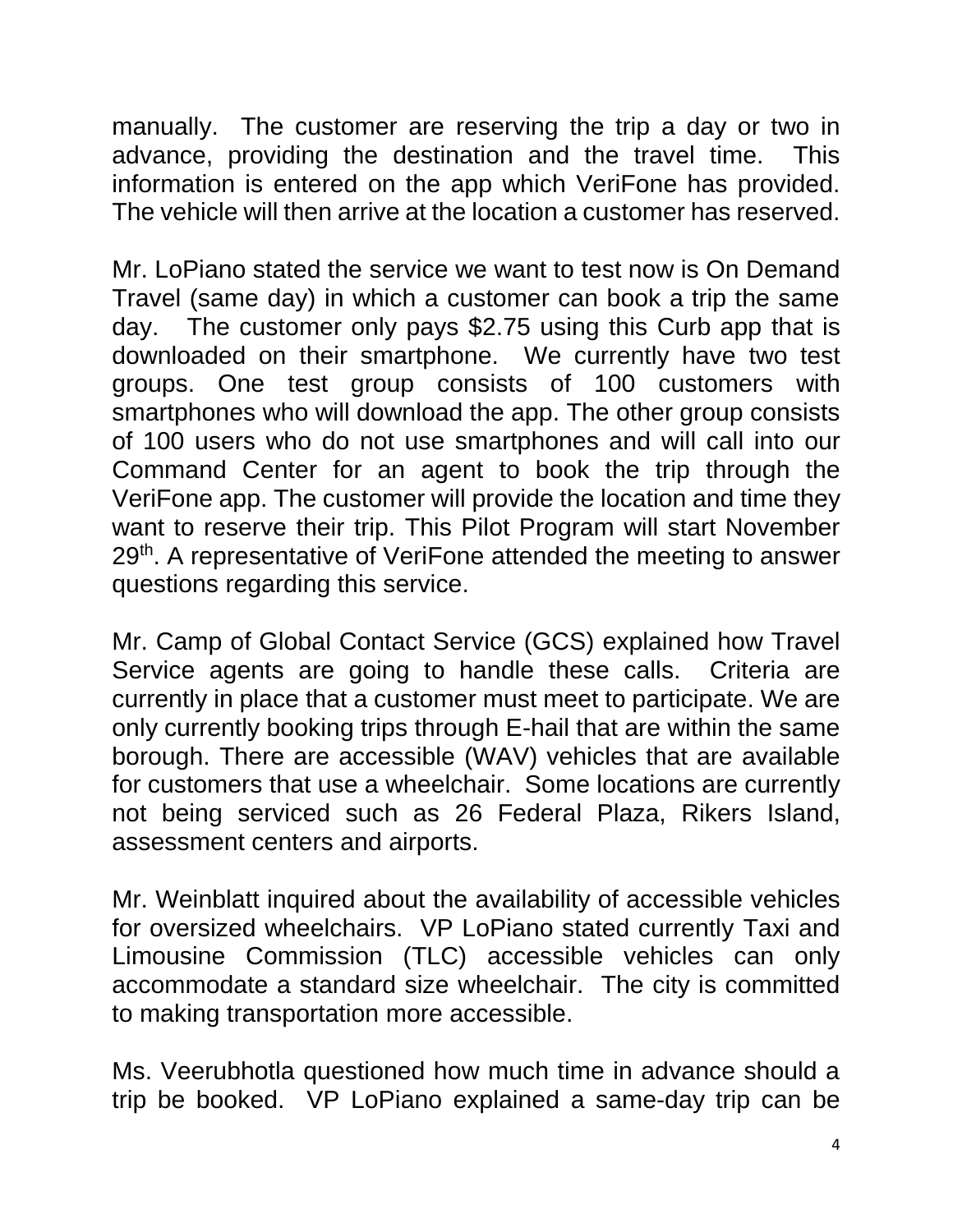reserved now or up to 24 hours in advance. Ms. Kraft also mentioned that many times the drivers are calling the wrong contact number. She hopes that E-hail is using the right telephone information. VP LoPiano explained that VeriFone has already been given the contact numbers of the customers who are participating in this pilot program. Customers will receive a concierge number and an email which they can contact for further assistance.

Mr. DePorte wanted to know how someone can join the Pilot Program. VP LoPiano stated customers can call the Comment Line at 877-337-2017 press #8 and inform the agent that they would like to add their name to the list for future consideration for the E-hail pilot program.

VP LoPiano explained that customers can call a hotline number and speak directly to a staff member from VeriFone 24/7 who will be able to assist a customer with a trip in progress. If a driver claims they aren't aware that the trip is Access-A-Ride, the customer can call the hotline and staff will communicate with the driver. AAR will monitor the trips by getting GPS feeds for pickup and drop-off trips. We want to ensure a successful and safe trip.

Ms. Kraft stated she isn't receiving an ETA when using E-hail and that you only get a call reminding the customer of the pickup time. Mr. Gross, the VeriFone representative explained that VeriFone is working on integrating an IVR system which will call or text a customer. This system works similarly to the way AAR communicates to their customers.

#### **Manage My Trips (MMT)**

Mr. Altschul is the Technology Project Manager Officer for Paratransit. He will be presenting the new updates which have been added to Manage My Trip (MMT).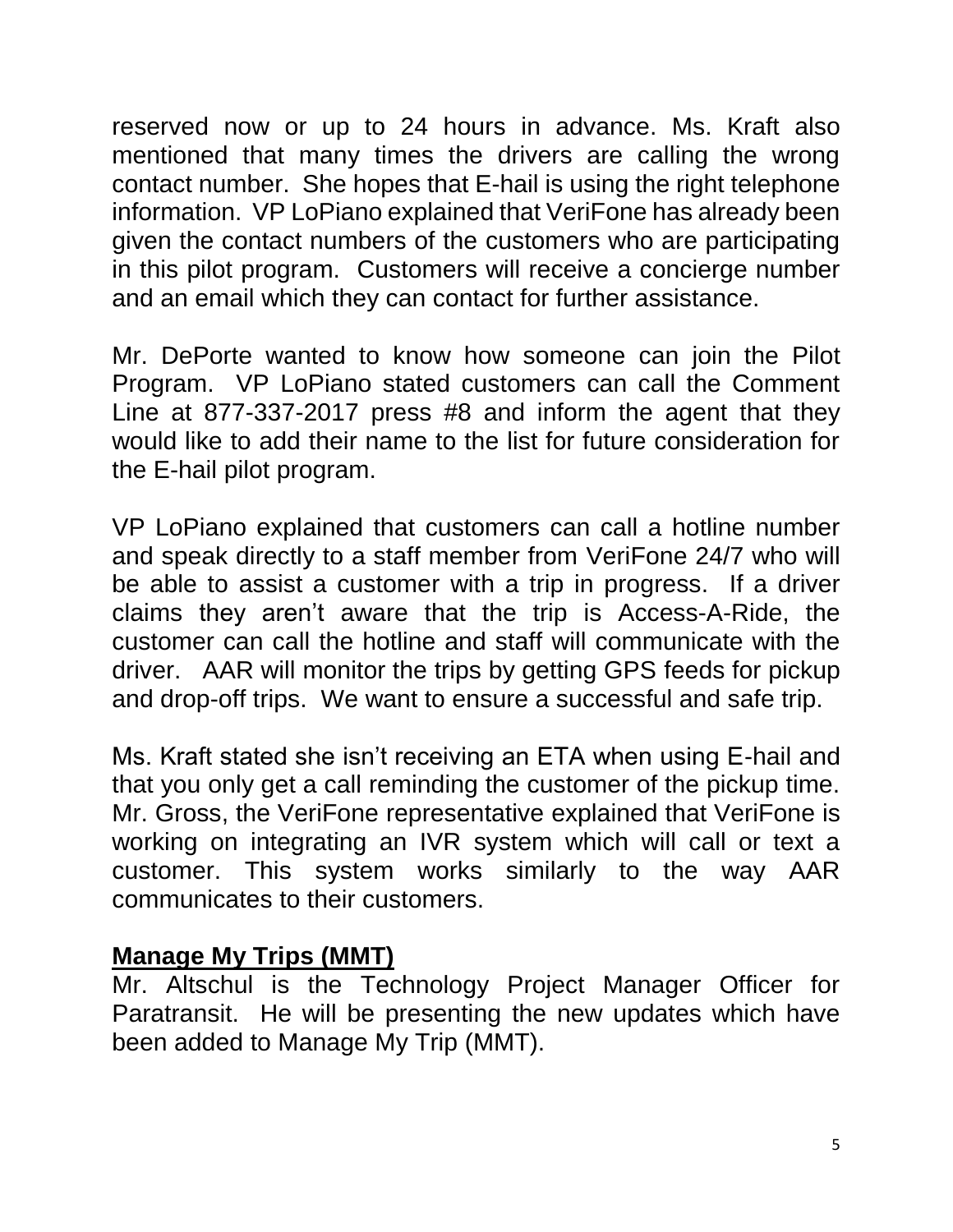Customers may access the AAR website link by going to [http://web.mta.info/nyct/paratran/guide.htm.](http://web.mta.info/nyct/paratran/guide.htm) On the bottom, right side, you will find Manage My Trip. Customers can sign up for online reservations by filling in the following information: Customer ID#, first name, last name, date of birth, email and password. After you've signed up, the next step is to go to the setting tab and decide how you would like to receive notifications concerning your trip. There are three ways to do so, phone call, text or email; you can pick one or all three and save the information.

Once registered, customers can reserve your trip online or set up Subscription service by clicking a "new trip." You must provide details such as a pickup time, appointment time and location. At the bottom are the various accommodations based on the customer's profile. If you need additional accommodations such as providing specific instructions to the driver you must call AAR at 877-337-2017 and reserve the trip with an agent.

Once you reserve your trip it will show as pending. Throughout the day the trip will be scheduled and you will then get a notification by phone, text or email which says "Great your reservation has been scheduled." The updates will be in affect by Mid-December of this year.

The second part of the feature is "Where is My Vehicle" (WMV) function.

- A customer can locate the vehicle on Google maps.
- The blue icon shows the pickup and drop off location. The flag icon is the drop off point.
- It also shows if there are additional pickups or drop offs. Then it will provide the estimate time of arrival (ETA).

An all-in Access-A-Ride gateway app is currently in production and will be available mid-2018.

# **IV. PAC Topic**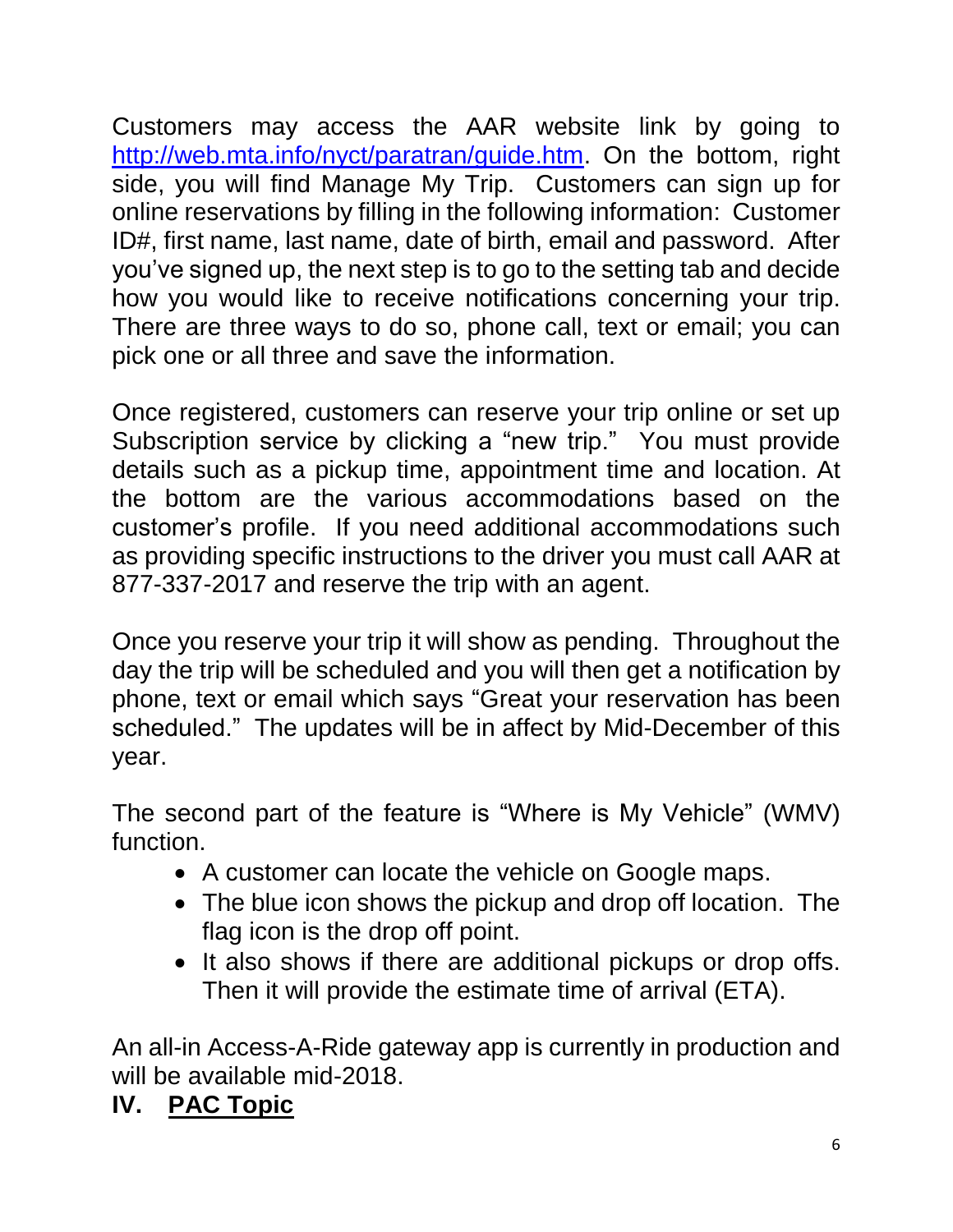#### **Hospital Entrances Discussions and Member Feedback**

Ms. Fredericksen the Deputy Director of Outreach discussed designated stops throughout the 5 boroughs. This information can be found by going to [http://web.mta.info/nyct/paratran/pickup.htm.](http://web.mta.info/nyct/paratran/pickup.htm) Designated stops are requested by hospital administration or when venues such as Citi Field, Yankee Stadium, the Barclay Center were being built. The ADA Compliance experts often reach out to AAR and we worked together on establishing these AAR stops.

We follow similar procedures and guidelines when hospital request AAR stops. AAR must make sure the location is accessible for passengers to board on the right side of the vehicle. Paratransit will conduct a site visit, communicate with hospital administration and conduct analysis which includes determining how many trips are scheduled daily to that location. After that information is obtained, we work with NYCT Operations Planning who makes the determination if the request should be forwarded to Department of Transportation (DOT). The DOT will view the location and determine whether a designated stop can be placed. It is DOT who places the sign at the location.

Illegally parked vehicles can make it difficult for AAR to drop-off and board our customers at designated stops. Efforts by the local law enforcement and Paratransit Standards and Compliance help to keep designated stops clear for our customers.

# **V. New/Old Business**

Mr. Stuart briefly discussed the process of how Customer Relations reviews the carrier's statistics and rank them. The 13 carriers are ranked from the lowest to the highest based on the number of complaints received relative to their number of trips and advise each carrier on specific areas needing focus. Further emphasis is